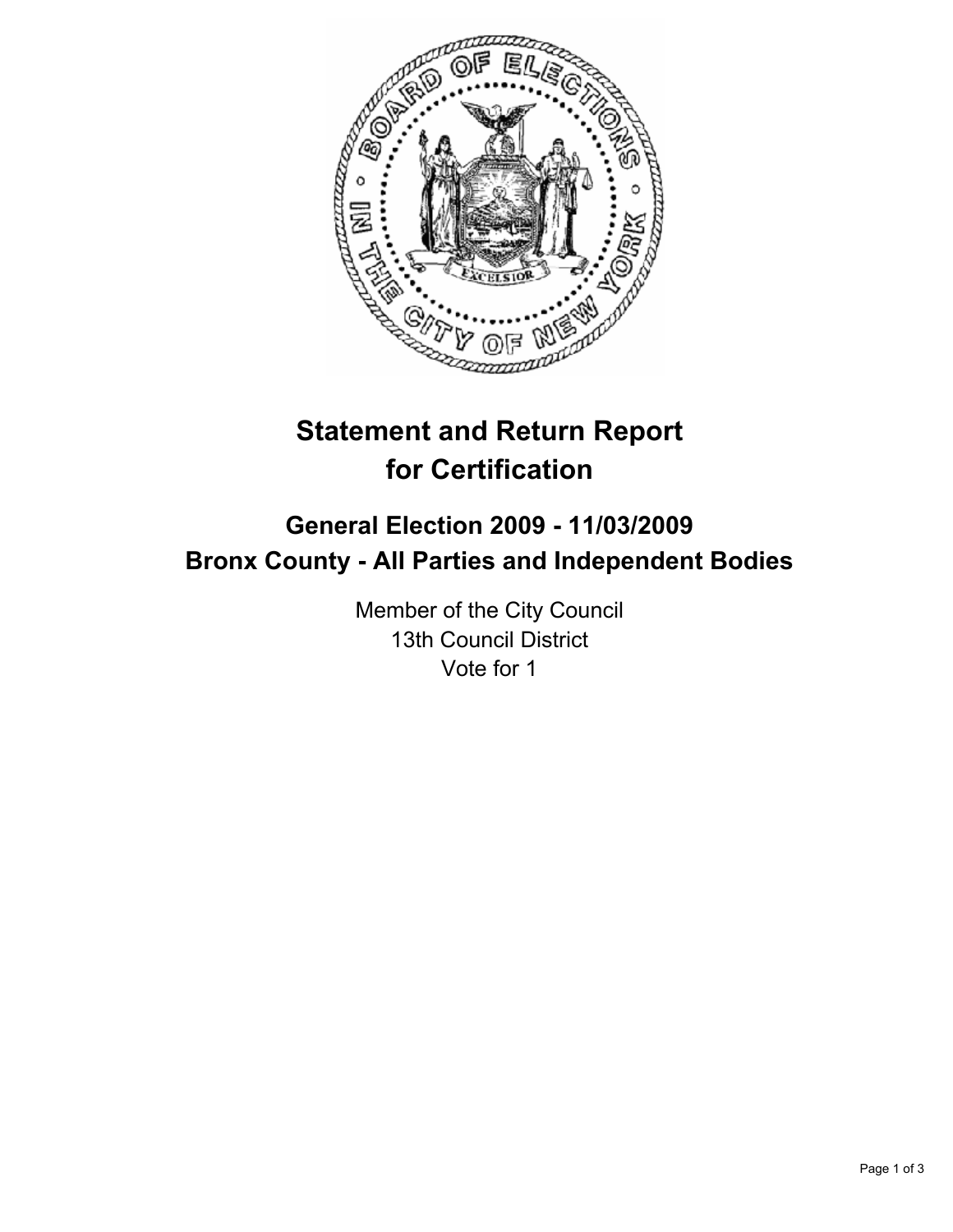

## **Assembly District 76**

| PUBLIC COUNTER                   | 79           |
|----------------------------------|--------------|
| <b>EMERGENCY</b>                 | 0            |
| ABSENTEE/MILITARY                | 0            |
| <b>AFFIDAVIT</b>                 | $\mathbf{0}$ |
| <b>Total Ballots</b>             | 79           |
| JAMES VACCA (DEMOCRATIC)         | 34           |
| JAMES VACCA (REPUBLICAN)         | 16           |
| FRANK DELLA VALLE (CONSERVATIVE) | 6            |
| <b>Total Votes</b>               | 56           |
| Unrecorded                       | 23           |

### **Assembly District 80**

| <b>PUBLIC COUNTER</b>            | 9,390 |
|----------------------------------|-------|
| <b>EMERGENCY</b>                 | 41    |
| ABSENTEE/MILITARY                | 281   |
| AFFIDAVIT                        | 107   |
| <b>Total Ballots</b>             | 9,819 |
| JAMES VACCA (DEMOCRATIC)         | 4,688 |
| JAMES VACCA (REPUBLICAN)         | 2,284 |
| FRANK DELLA VALLE (CONSERVATIVE) | 465   |
| FRANCISCA VILLAR (WRITE-IN)      |       |
| <b>Total Votes</b>               | 7,438 |
| Unrecorded                       | 2,381 |
|                                  |       |

#### **Assembly District 82**

| <b>PUBLIC COUNTER</b>            | 11,098 |
|----------------------------------|--------|
| <b>EMERGENCY</b>                 | 23     |
| ABSENTEE/MILITARY                | 279    |
| <b>AFFIDAVIT</b>                 | 74     |
| <b>Total Ballots</b>             | 11,474 |
| JAMES VACCA (DEMOCRATIC)         | 5,405  |
| JAMES VACCA (REPUBLICAN)         | 3,500  |
| FRANK DELLA VALLE (CONSERVATIVE) | 751    |
| <b>Total Votes</b>               | 9,656  |
| Unrecorded                       | 1,818  |